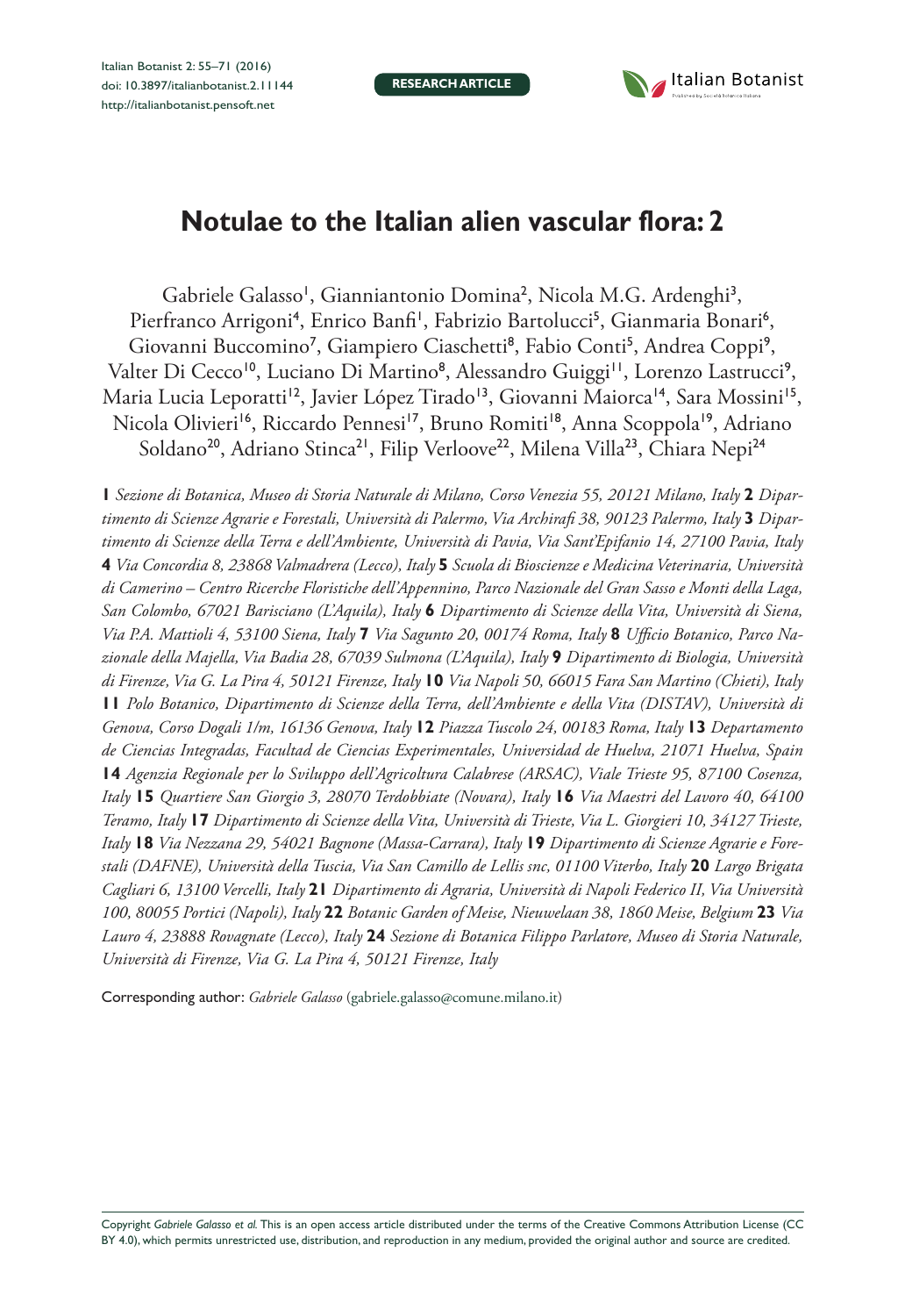Academic editor:*L. Peruzzi* | Received 10 November 2016 | Accepted 16 November 2016 | Published 25 November 2016

**Citation:** Galasso G, Domina G, Ardenghi NMG, Arrigoni P, Banfi E, Bartolucci F, Bonari G, Buccomino G, Ciaschetti G, Conti F, Coppi A, Di Cecco V, Di Martino L, Guiggi A, Lastrucci L, Leporatti ML, López Tirado J, Maiorca G, Mossini S, Olivieri N, Pennesi R, Romiti B, Scoppola A, Soldano A, Stinca A, Verloove F, Villa M, Nepi C (2016) Notulae to the Italian alien vascular flora: 2. Italian Botanist 2: 55–71. [doi: 10.3897/italianbotanist.2.11144](https://doi.org/10.3897/italianbotanist.2.11144)

#### **Abstract**

In this contribution, new data concerning the Italian distribution of alien vascular flora are presented. It includes new records, exclusions and confirmations for Italy or for Italian administrative regions for taxa in the genera *Ageratum*, *Aster*, *Buddleja*, *Cedrus*, *Centranthus*, *Cephalotaxus*, *Clerodendrum*, *Cotoneaster*, *Cyperus*, *Honorius*, *Lantana*, *Ligustrum*, *Morus*, *Muscari*, *Oenothera*, *Opuntia*, *Platycladus*, *Plumbago*, *Pseudotsuga*, *Sedum*, *Sporobolus*, *Stachys*, *Ulmus* and *Yucca*. A *nomen novum*, *Stachys talbotii*, is proposed as a replacement name for *Sideritis purpurea*.

#### **Keywords**

Floristic data, Italy, new combination

## **How to contribute**

The text for the new records should be submitted electronically to Chiara Nepi [\(chiara.](mailto:chiara.nepi@unifi.it) [nepi@unifi.it](mailto:chiara.nepi@unifi.it)). The corresponding specimen must be sent to the FI herbarium: Sezione di Botanica Filippo Parlatore del Museo di Storia Naturale, Via G. La Pira 4, 50121 Firenze (Italy). Texts concerning nomenclatural novelties (typifications only for accepted names), exclusions, and confirmations should be submitted electronically to Gabriele Galasso ([gabriele.galasso@comune.milano.it](mailto:gabriele.galasso@comune.milano.it)). The text must not exceed 2,000 characters (spaces included).

# **Floristic records**

# *Ageratum houstonianum* Mill. (Asteraceae)

+ (CAS) **EMR:** Piacenza (Piacenza), stazione FS, lato S, ingresso degli uffici RFI (WGS84: 45.049696°N; 9.705276°E), fessure tra la pavimentazione, 54 m, 11 November 2015, *N.M.G. Ardenghi* (FI). − Casual alien species new for the flora of Emilia-Romagna.

Approximately 20 individuals were dectected over the paved area in front of the Piacenza railway station, originated from the dissemination of cultivated plants in nearby public pots.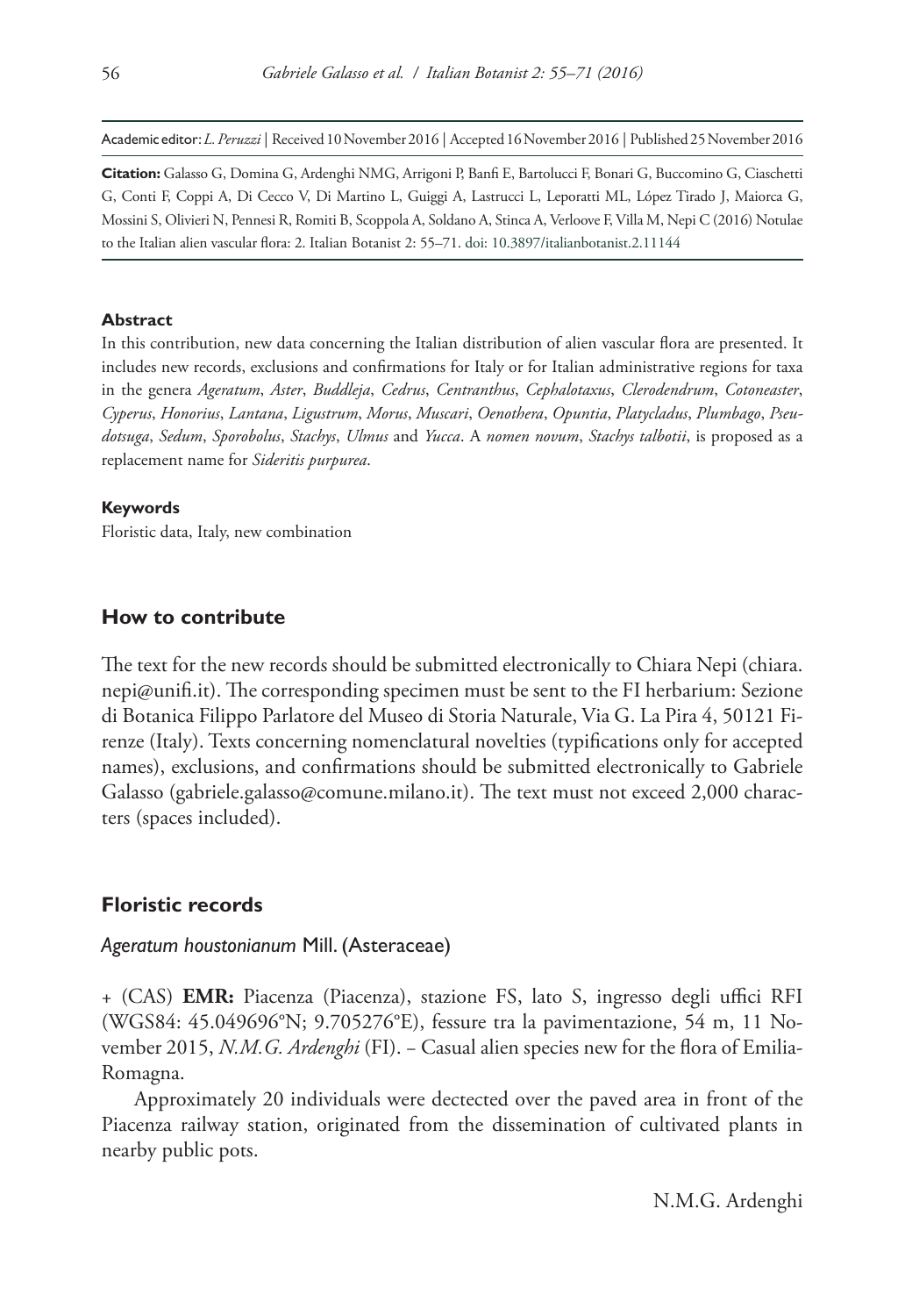## *Aster ageratoides* Turcz. (Asteraceae)

≡ *Aster trinervius* Roxb. ex D.Don. subsp. *ageratoides* (Turcz.) Grierson

+ (CAS) **ITALIA** (**TOS**)**:** Podenzana (Massa-Carrara), strada tra Cereseto e la Madonna della Neve (WGS84: 44.211425°N; 9.943638°E), margine tra strada asfaltata e bosco, 387 m, 30 November 2015, *B. Romiti*, det. *N.M.G. Ardenghi* (FI). − Casual alien species new for the flora of Italy (Toscana).

*Aster ageratoides* is a native of eastern Asia, increasingly recorded as an escaped across the European continent, where its cultivation for ornamental purposes has become popular in recent years (Yeo 2000, Chen et al. 2011, Verloove 2014a). There is no general consensus about the taxonomic rank: here, in line with Ito and Soejima (1995), we chose the rank of species. The population in Podenzana is composed of about ten individuals scattered along a road edge; the presence of the plant in the site of collection was confirmed in October 2016 (B. Romiti: [www.actaplantarum.orgflo](http://www.actaplantarum.orgfloraitaliae/viewtopic.php?f=102&t=91873)[raitaliae/viewtopic.php?f=102&t=91873\)](http://www.actaplantarum.orgfloraitaliae/viewtopic.php?f=102&t=91873). The identification of the plant was possible thanks to the online forum Acta Plantarum, where some pictures of this taxon have been uploaded.

B. Romiti & N.M.G. Ardenghi

## *Buddleja davidii* Franch. (Scrophulariaceae)

+ (CAS) **ABR:** L'Aquila (L'Aquila), fraz. Pianola, Via San Lorenzo, muraglione presso la sede stradale (WGS84: 42.323483°N; 13.403102°E), mura, ca. 740 m, 30 June 2016, *N. Olivieri* (FI). – Casual alien species new for the flora of Abruzzo.

Some individuals of the species have developed on the top of a wall made of limestone and cement blocks delimiting the roadway. The plants may have originated from wind-dispersed seeds produced by ornamentals growing in nearby private gardens. *Buddleja davidii* is an Asian species, cultivated for the beauty of its long-blooming flowers, which is listed as adventitious in all the Italian administrative regions, except Molise, Calabria, Sicilia and Sardegna. It is invasive in almost all the northern regions and casual in southern ones (Celesti-Grapow et al. 2009).

N. Olivieri

## *Cedrus atlantica* (Endl.) G.Manetti ex Carrière (Pinaceae)

+ (CAS) **ABR:** Poggio Picenze (L'Aquila) (WGS84: 42.321786°N; 13.544075°E), aiuola, 758 m, 26 February 2016, *A. Stinca* (FI, APP); L'Aquila (L'Aquila), loc. Monteluco di Roio (WGS84: 42.339797°N; 13.372780°E), radura nei pressi di impianto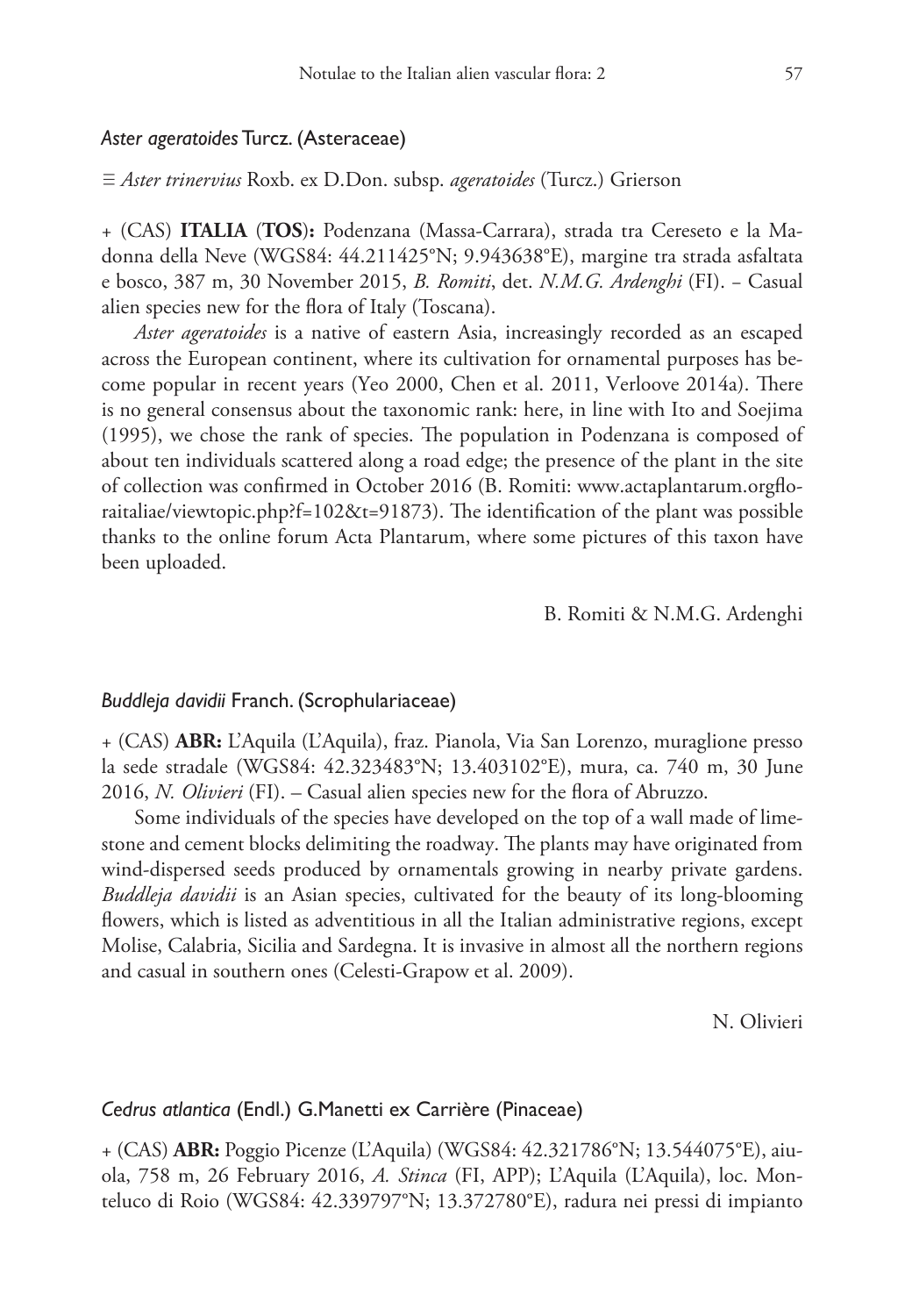di rimboschimento, ca. 980 m, 30 June 2016, *N. Olivieri* (FI). – Casual alien species new for the flora of Abruzzo.

This species is recorded from Lombardia, Lazio, Sicilia and Sardegna (Celesti-Grapow et al. 2009, Raimondo and Spadaro 2009, Buccomino et al. 2013).

A. Stinca, F. Conti, F. Bartolucci & N. Olivierii

## *Centranthus macrosiphon* Boiss. (Valerianaceae)

+ (CAS) **ABR:** Teramo (Teramo), strada secondaria che conduce in Via A. De Gasperi (WGS84: 42.662313°N; 13.711452°E), bordo stradale, ca. 250 m, SW, 9 April 2016, *N. Olivieri* (FI). – Casual alien species new for the flora of Abruzzo.

Individuals of this species grow with young specimens of *Cirsium vulgare* (Savi) Ten. in the interstices between the asphalt road margin and a pavement belonging to a private property. The site is located on a slight slope in an urban area with several private gardens.

N. Olivieri

## *Cephalotaxus fortunei* Hook. (Taxaceae)

– **ITALIA** (**LOM**). – Alien species to be excluded from the flora of Italy (Lombardia). On the basis of the following Notula, this species is to be excluded from Italy.

G. Galasso, E. Banfi, M. Villa & P. Arrigoni

## *Cephalotaxus harringtonii* (Knight ex J.Forbes) K.Koch (Taxaceae)

= *Cephalotaxus drupacea* Siebold & Zucc. = *Cephalotaxus pedunculata* Siebold & Zucc. – *Cephalotaxus fortunei* auct. p.p., non Hook.

+ (CAS) **ITALIA** (**LOM**)**:** Castelveccana (Varese), dopo Caldè, verso il confine con Porto Valtravaglia (WGS84: 45.95580°N; 8.66817°E ± 100 m), bosco caducifoglio, ca. 200 m, NW, 22 June 2007, *G. Galasso* (MSNM sub *C. fortunei*); Pavia (Pavia), San Lanfranco, Piazzale Tevere (CFCE 0820-2: Pavia SW) (WGS84: 45.195022°N; 9.124762°E), base di aiuola al margine di un parcheggio, un giovane esemplare a ca. 10 m dalla pianta madre (coltivata), 69 m, no exp., 19 May 2011, *N. Ardenghi* (MSNM sub *C. fortunei*); *ibidem*, planta culta, pianta madre di un giovane esemplare nato da seme, 69 m, no exp., 19 May 2011, *N. Ardenghi* (MSNM sub *C. fortunei*); Montevecchia (Lecco), loc. Abbandonato, presso la destra idrografica di un piccolo affluente di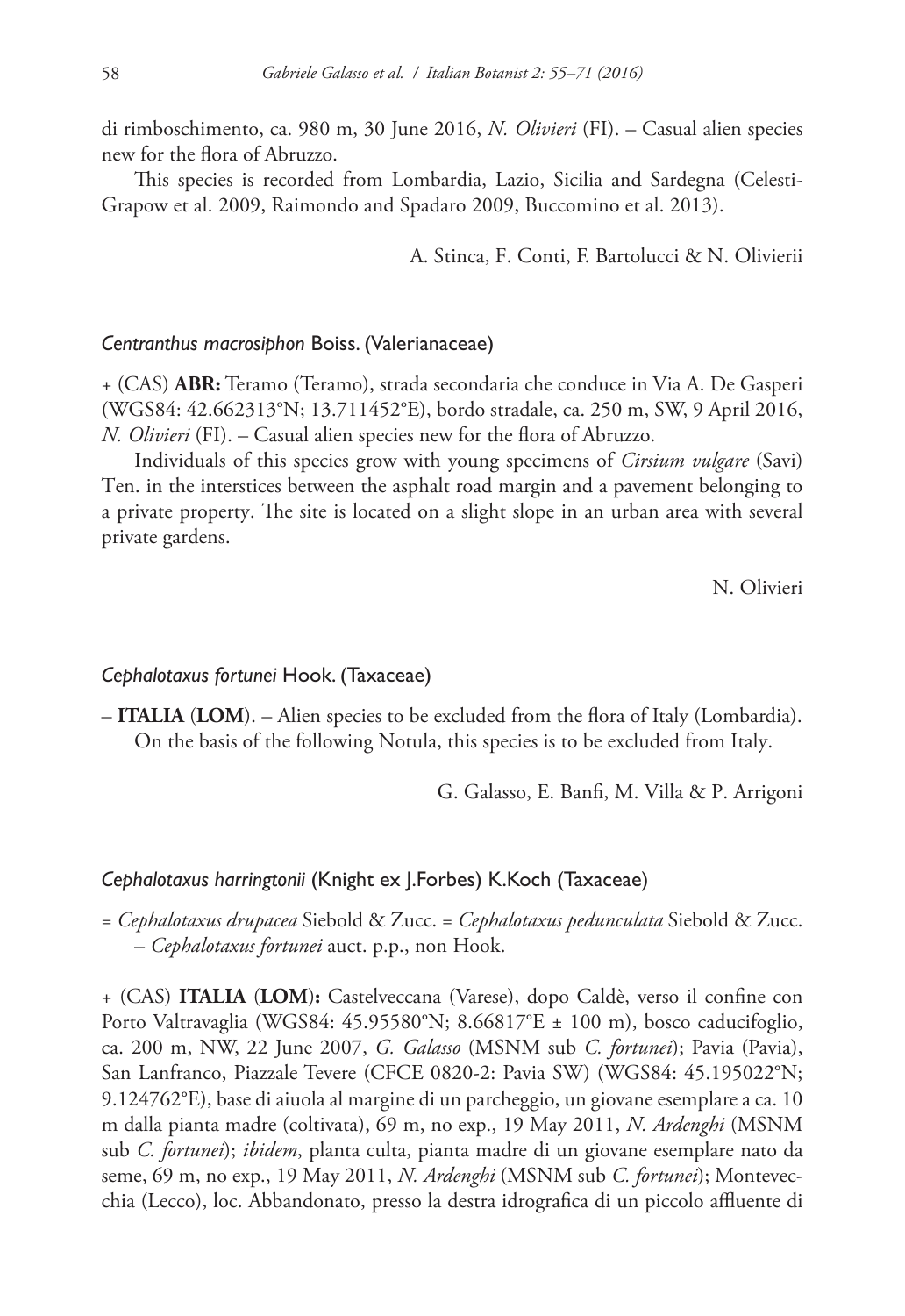destra del Torrente Curone (WGS84: 45.699696°N; 9.388618°E), margine boschivo, 270 m, SE, 12 February 2015, *M. Villa* (*Herb. Parco Montevecchia*); *ibidem*, 18 February 2016, *M. Villa* (FI, MSNM). – Casual alien species new for the flora of Italy (Lombardia).

Cerabolini et al. (2008) recorded *Cephalotaxus fortunei* Hook. in the province of Varese (Lombardia) based on a specimen collected near Castelveccana. This report was confirmed by Banfi et al. (2009) and Banfi and Galasso (2010). Subsequently, Ardenghi (2013) found the plant again in the province of Pavia (Lombardia). A further finding in the province of Lecco encouraged us to re-examine specimens kept in MSNM herbarium under the name *C. fortunei*. All of them belong to *C. harringtonii*, except for a doubtfully attributable gathering [Mosso (Biella), Mosso Santa Maria, Parco di Palazzo Sella, August 1956, *A. Piazzoli Perroni*] (Lang et al. 2013). Both species are E-Asian orophytes (*C. harringtonii* widely spread from western China to Malaysia; *C. fortunei* is present in China, Laos and Myanmar). In Italy, they occur in botanical gardens, private and public parks, and commerical nurseries. However, it seems that *C. fortunei* is overall rarer and easily misidentified.

G. Galasso, E. Banfi, M. Villa & P. Arrigoni

## *Clerodendrum trichotomum* Thunb. (Lamiaceae)

+ (CAS) **PIE:** Terdobbiate (Novara), Quartiere San Giorgio, Via Nibbiola (WGS84: 45.372285°N; 8.686450°E), ciglio stradale, 124 m, 12 August 2015, *N.M.G. Ardenghi & S. Mossini* (FI). – Casual alien species new for the flora of Piemonte.

Young individuals were observed along a road edge in Terdobbiate, most likely originated from the dissemination of nearby plants cultivated for ornamental purposes.

N.M.G. Ardenghi & S. Mossini

#### *Cotoneaster lacteus* W.W.Sm. (Rosaceae)

– *Cotoneaster coriaceus* auct., non Franch.

+ (CAS) **LAZ:** Roma (Roma), pressi di Via M. Bianchini, poco lontano dalla confluenza con Viale E. Spalla (WGS84: 41.833525°N; 12.501536°E), incolto con vegetazione arbustiva al di sotto di alcuni esemplari di *Eucalyptus camaldulensis*, ca. 45 m, W, 24 April 2016, *N.Olivieri* (FI). − Casual alien species new for the flora of Lazio.

Some individuals of this species grow in a shady area, not far from road margin, located beneath the foliage of some specimens of *Eucalyptus camaldulensis* Dehnh. subsp. *camaldulensis*, part of a vegetation consisting of *Viburnum tinus* L. subsp. *tinus*, *Ligustrum lucidum* W.T.Aiton, *Hedera helix* L., *Laurus nobilis* L. and *Crataegus*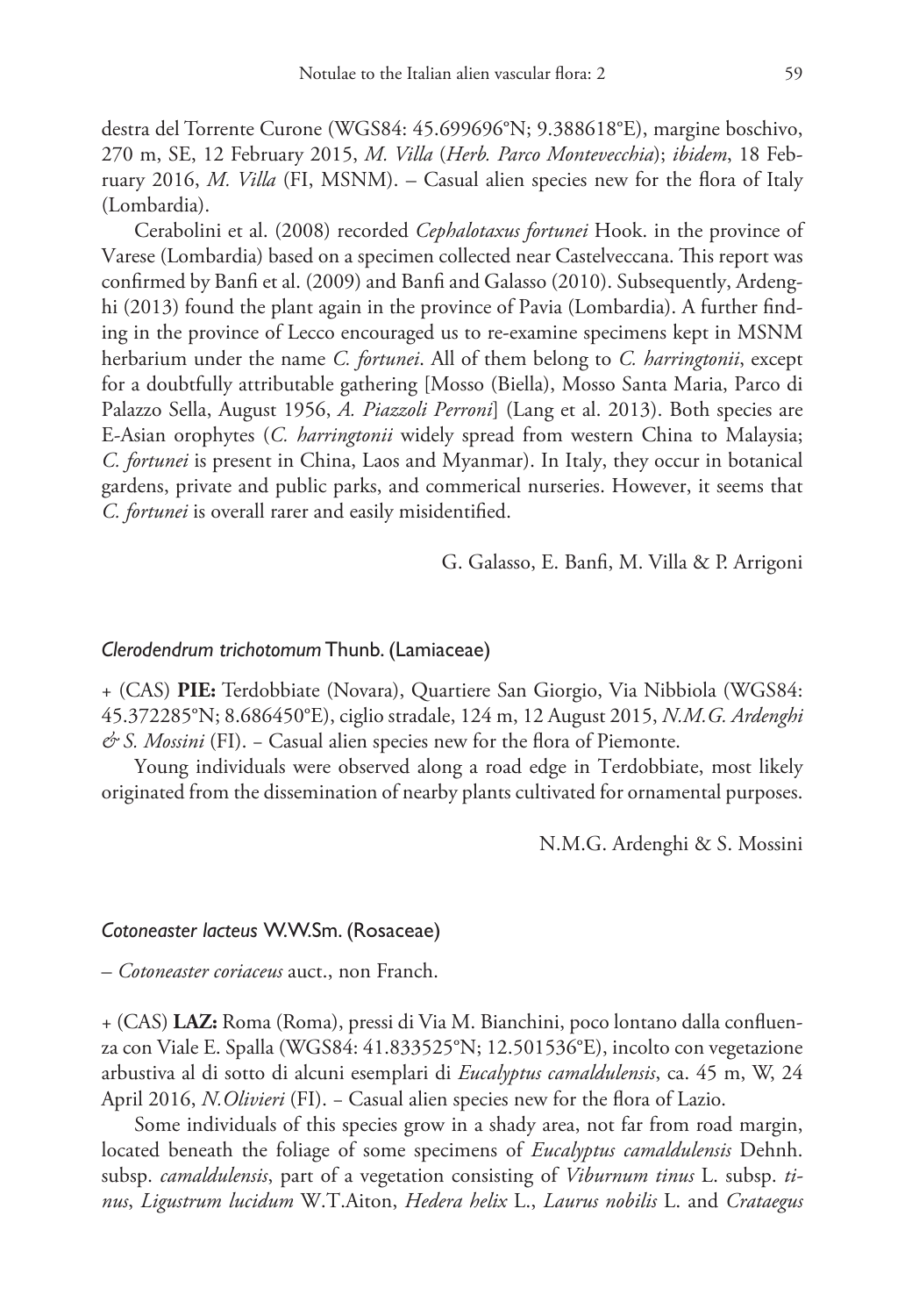*monogyna* Jacq., settled on a substrate made up of ancient coarse pyroclastic deposits. The site is located on a gentle slope in the outskirts of the city, where recently built residential areas alternate with rugged areas. The species has been identified according to Fryer and Hylmö (2009).

N. Olivieri

# *Cyperus microiria* Steud. (Cyperaceae)

– **CAL**. – Alien species to be excluded from the flora of Calabria.

Originally native of East Asia, *Cyperus microiria* is locally naturalized outside its native range, mostly as a weed of paddy fields, for instance in parts of North America (Tucker et al. 2002). In Europe it is only known as a naturalized weed from Italy. Conti et al. (2005) cited this species from Emilia-Romagna, Friuli Venezia Giulia, Lombardia and Piemonte. Soon afterwards, however, it was excluded from Friuli Venezia Giulia (Conti et al. 2007). In turn, Celesti-Grapow et al. (2009) also reported *C. microiria* from Calabria and Veneto. During a thorough revision of *Cyperus* in Europe the presence of *C. microiria* was confirmed in Emilia-Romagna, Lombardia and Piemonte (Verloove 2014b), subsequently also in Veneto (Pellizzari and Verloove in press). In these northern regions, *C. microiria* is a common weed of rice fields, exposed river banks and similar temporarily damp habitats. Claims from Calabria, however, were geographically quite disjunct and hence potentially suspect. In Calabria, *C. microiria* was known solely from the natural reserve "Foce del Fiume Crati" (Maiorca et al. 2005, Maiorca et al. 2007, Gangale and Uzunov 2011). A herbarium specimen was recently revised by one of us (F. Verloove). Although immature, it could be ascribed to the very variable native species *C. fuscus* L. As a consequence, *C. microiria* should be removed from the flora of Calabria.

F. Verloove & G. Maiorca

## *Cyperus odoratus* L. (Cyperaceae)

+ (NAT) **TOS:** Larciano (Pistoia), Area del Padule di Fucecchio, loc. Le Morette (UTM ED50: 32T 646.4853), 15 m, 20 September 2004, *M. La Rosa* (FI sub *Cyperus strigosus*); Pisa (Pisa), quai de l'Arno rive droite (UTM ED50: 32T 612.4841), September 2007, *J.-M. Tison* (*Herb. J.-M. Tison* sub *Cyperus strigosus*); Larciano (Pistoia), Riserva Naturale del Padule di Fucecchio, area Le Morette (UTM ED50: 32T 646040.4852425), letto di un canale in fase di prosciugamento, substrato fangoso, 4 September 2015, *L. Lastrucci & A. Coppi* (FI, BR). – Naturalized alien species new for the flora of Toscana.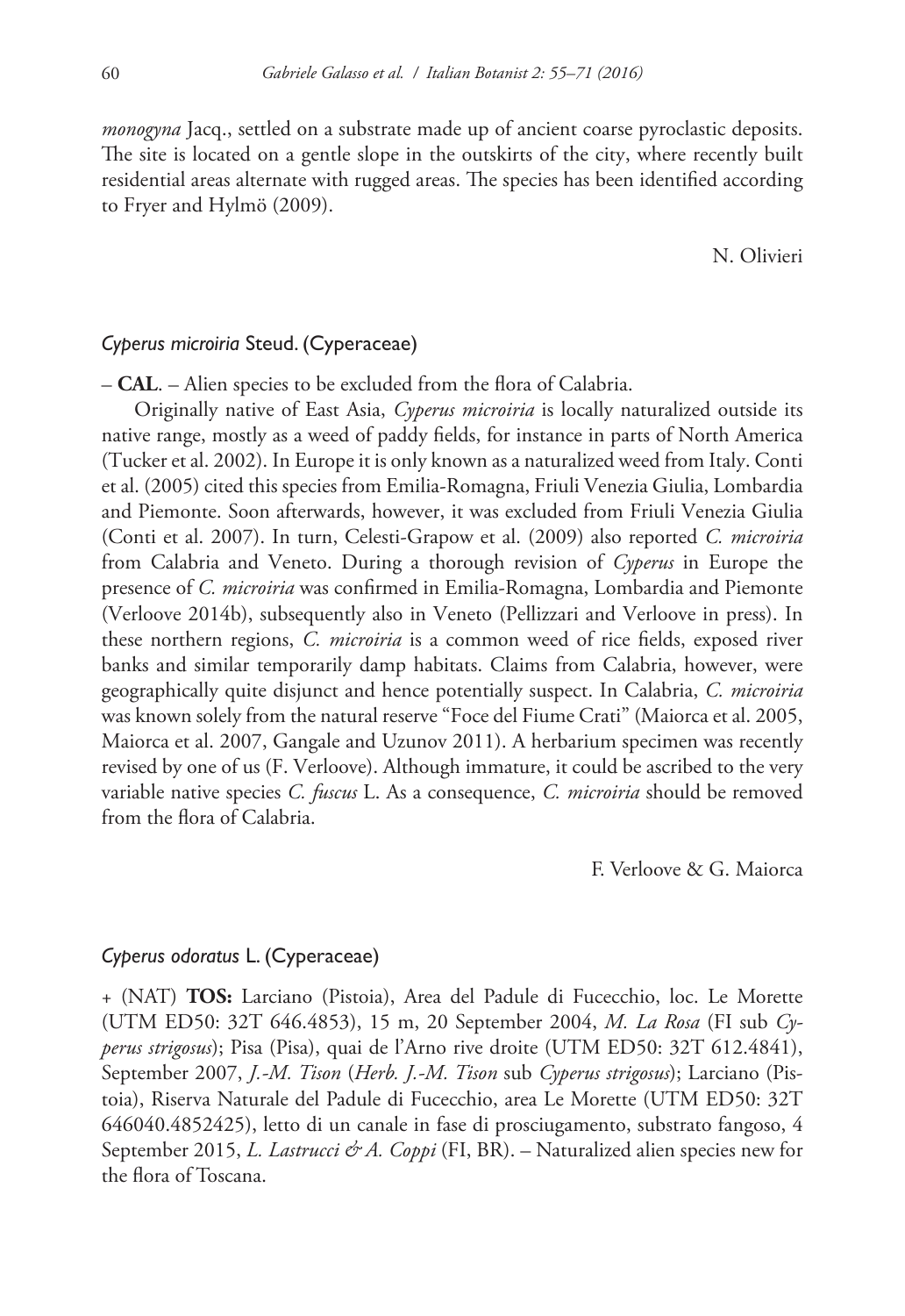*Cyperus odoratus* is a pantropical species, naturalized in many parts of southern Europe and widely confused with *Cyperus strigosus* L. (Verloove 2014b). The specimens collected in Larciano show an annual behaviour, a low number of spikelets, and short glumes, leading us to determine them as *C. odoratus*. In the collection site, the species is widely present along the bottom and banks of a canal, at the edge of a vegetation dominated by *Phagmites australis* (Cav.) Trin. ex Steud. Several authors reported the presence of *C. strigosus* in the area of Le Morette and some nearby wetlands (Franzese 2004, Franzese 2006, Lastrucci et al. 2007, La Rosa et al. 2008); nevertheless, the specimen preserved in FI relative to the Notula 1439 (La Rosa et al. 2008) belongs to *C. odoratus*. It is probable that the other reports of *C. strigosus* from this locality also have to be referred to *C. odoratus*. Based on a scan from the private herbarium of J.-M. Tison examined by us, the claim of *C. strigosus* from Pisa (La Rosa et al. 2008) also belongs to *C. odoratus*. A further record of *C. strigosus* comes from the "River Arno, near Nave di Carmignano, Prato" (Gestri and Peruzzi 2013). The analysis of this specimen (PI) allows us to exclude *C. strigosus*; being immature, we cannot confirm with certainty that the specimen belongs to *C. odoratus*. As a consequence, there seem to be no confirmed records of *C. strigosus* from Toscana.

L. Lastrucci, A. Coppi & F. Verloove

# *Cyperus strigosus* L. (Cyperaceae)

– **TOS**. – Alien species to be excluded from the flora of Toscana. On the basis of the previous Notula, this species is to be excluded from Toscana.

L. Lastrucci, A. Coppi & F. Verloove

## *Honorius nutans* (L.) Gray (Asparagaceae)

≡ *Ornithogalum nutans* L.

+ (NAT) **LAZ:** Viterbo (Viterbo), Riserva Naturale Valle dell'Arcionello, Strada Monte Pizzo (WGS84: 42.419482°N; 12.120606°E), incolto al margine della strada in prossimità della boscaglia a *Quercus pubescens*, 391 m, 26 March 2016, *J. López Tirado*, det. *J. López Tirado & A. Scoppola* (UTV–33965, scan in FI). – Naturalized alien species confirmed for the flora of Lazio.

According to Conti et al. (2005) and Celesti-Grapow et al. (2009), the Italian distribution of this species includes gaps and doubtful occurrences. It is a not confirmed alien species in Lazio where its status is controversial. Sanguinetti (1864) reports it from Rome "in incultis et pomariis nonullis. A monte Mario in copia nelle Ville Panfili, Patrizi, etc."; the author, in fact, collected it in Villa Pamphili (Rome) before 1853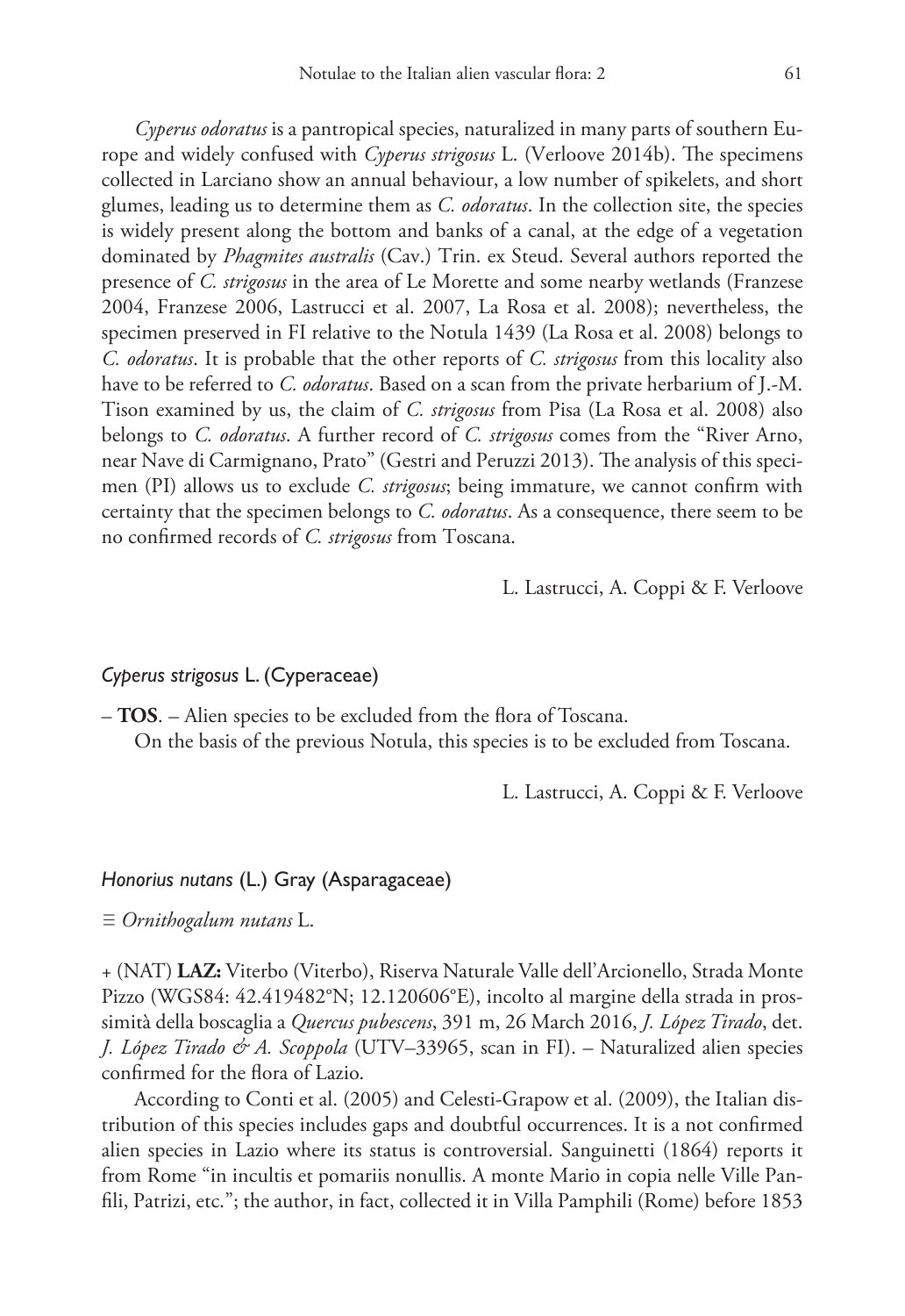and before 1876 (FI, C. Nepi *in verb.*). In the surroundings of Viterbo (Monte Palanzana) the species was recorded for the first time by Macchiati (1888). Pignatti (1982) and Conti et al. (2005) report it as escaped from cultivation or as naturalized alien species, whereas Anzalone et al. (2010) consider it a casual species, locally extinct in the wild. The latter authors, however, report a specimen collected in Roma [Bioparco: Villa Borghese, *A. Pavesi*, 1998 (*Herb. A. Pavesi*)], referring to an isolated plant that was never recovered (A. Pavesi *in verb.*). In fact, the species was not confirmed for the Lazio region neither by Pretto et al. (2009), nor by Celesti-Grapow et al. (2013), Nimis et al. (2016) and Iamonico et al. (2012, 2014). Last year, a fruiting specimen was observed under the canopy of *Quercus pubescens* Willd. subsp. *pubescens* near the road for Monte Pizzo, not far from Viterbo and very close to the first finding of Macchiati (1888). Some plants have been found recently in the ditch of the same road, spreading as far as several meters from the roadside towards the open oak wood. Thus, we can state that *H. nutans* is naturalized in the Viterbo surroundings, the only existing settlement of this species nowadays in Lazio.

J. López Tirado & A. Scoppola

# *Lantana camara* L. subsp. *aculeata* (L.) R.W.Sanders (Verbenaceae)

+ (CAS) **MOL:** Termoli (Campobasso), mura del borgo antico (WGS84: 42.003858°N; 14.996908°E), mura, ca. 18 m, S, 9 July 2016, *N. Olivieri* (FI). – Casual alien species new for the flora of Molise.

Some individuals of this species have settled on the southern side of the walls that surround the old town. They grow on a sub-vertical substrate formed by limestone and sandstone blocks, colonized mainly by specimens of *Capparis spinosa* L. subsp. *spinosa*. The area is positioned at a short distance from the Adriatic Sea and is protected from the northerly wind. *Lantana camara* subsp. *aculeata* is cultivated for ornamental purposes in some flowerbeds located nearby where it bears fruit. The species was identified according to Sanders (2012).

N. Olivieri

### *Ligustrum lucidum* W.T.Aiton (Oleaceae)

+ (CAS) **MOL:** Termoli (Campobasso), scarpata della massicciata ferroviaria situata a S dell'abitato (WGS84: 41.995552°N; 14.997080°E), scarpata ferroviaria, ca. 25 m, 29 March 2016, *N. Olivieri* (FI). – Casual alien species new for the flora of Molise.

Some specimens of the species grow within a bush formed predominantly by *Robinia pseudoacacia* L., with the presence of *Laurus nobilis* L., *Hedera helix* L. and *Smilax aspera* L., developed on the western side of the railway embankment, facing the valley of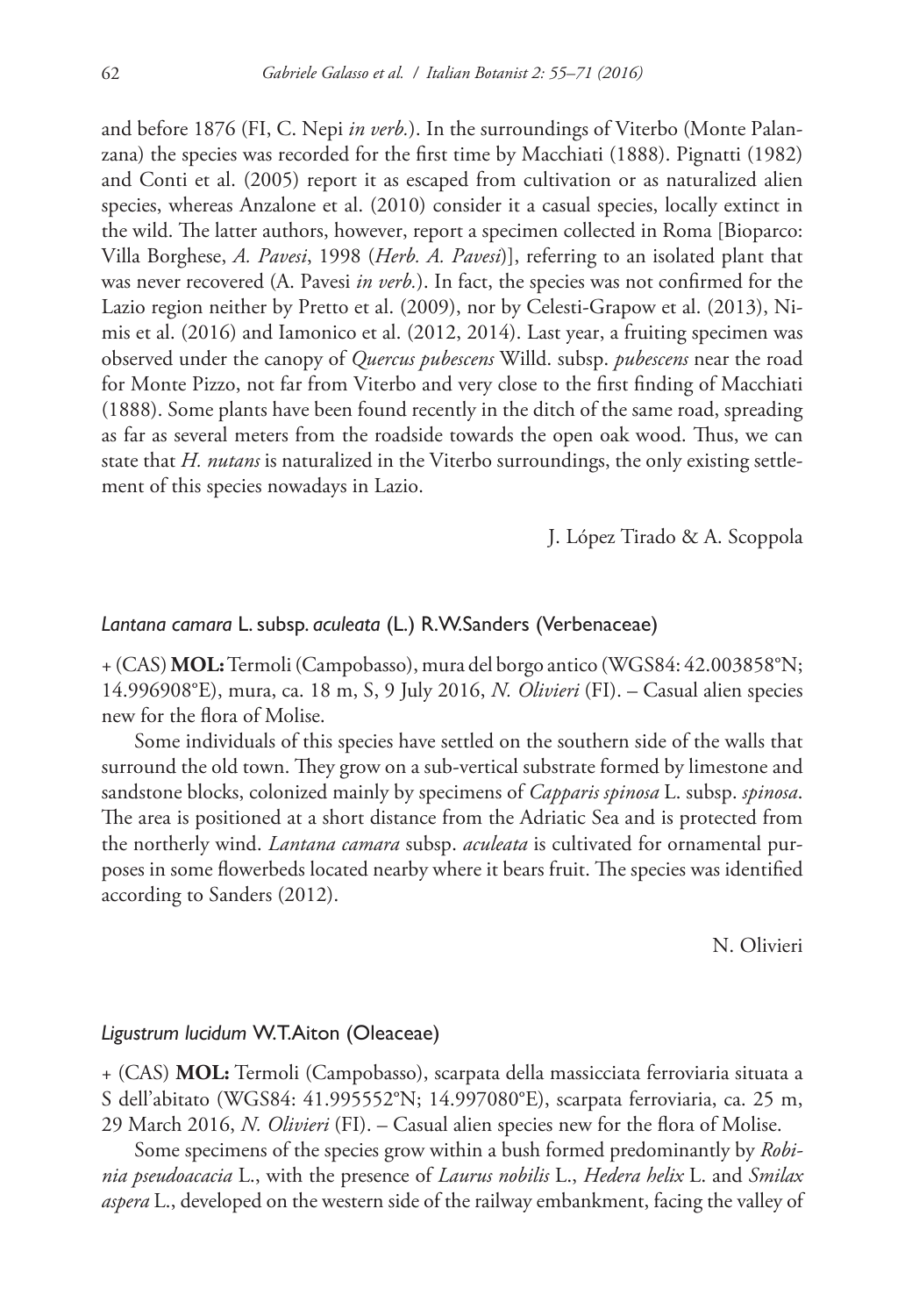the River Riovivo. The area has a rather humid and shady microclimate and it is close to the shore of the Adriatic Sea, which is located east of the railway line. The plants grow on a sandy substrate, resulting from arenaceous rocks. In the area, some specimens of *Ligustrum lucidum* are cultivated in public and private gardens from which the seeds could have arrived.

N. Olivieri

#### *Morus indica* L. (Moraceae)

= *Morus australis* Poir. = *Morus bombycis* Koidz.

+ (CAS) **LAZ:** Roma (Roma), bordo del Fosso di Tor Carbone presso Via Ardeatina (WGS84: 41.834525°N; 12.517508°E), bordo di fosso, ca. 40 m, 25 June 2016, *N. Olivieri*, det. *E. Banfi* & *G. Galasso* (FI). – Casual alien species new for the flora of Lazio.

Young specimens of this species, some more than 2 m tall and with polylobate leaves, grow in the established riparian vegetation along the edges of the Fosso di Tor Carbone, together with patches of *Arundo donax* L. and scattered trees of *Populus nigra* L., on alluvial soil consisting of ancient coarse pyroclastic deposits. The plant was tentatively identified as *Morus kagayamae* Koidz., a Japanese endemic increasingly cultivated as ornamental in Spain (Laguna Lumbreras and Ferrer Gallego 2014), Italy, and France and locally escaped in the latter two countries (Ardenghi and Polani 2016, Tison and de Foucault 2014). However, upon closer examination, it turned out to belong to a very similar species, *Morus indica*. This taxon is currently referred as *Morus australis* Poir. (Zou and Gilbert 2003, Iwatsuki et al. 2006), i.e., a posterior synonym (Rao and Jarvis 1986). The main character discriminating the two species consists of minute strigae that are abundant on the adaxial leaf surface giving it a marked roughness; furthermore, the adaxial surface is dull (Iwatsuki at al. 2006). These features are completely lacking in *M. kagayamae*, the leaves of which are smooth and lustrous, although idioblasts with dot-like tips are present that may cause a very slight roughness (Iwatsuki at al. 2006). The natural range of *M. indica* comprises Bhutan, China, India, Japan, Korea, Myanmar, Nepal, and Sikkim (Zou and Gilbert 2003); elsewhere the species is cultivated for gardens, parks and road mastings.

N. Olivieri, E. Banfi & G. Galasso

## *Muscari armeniacum* Leichtlin ex Baker (Asparagaceae)

+ (CAS) **ABR:** Teramo (Teramo), prato presso il margine stradale di Via A. De Gasperi (WGS84: 42.662744°N; 13.708780°E), prato, ca. 255 m, 2 April 2016, *N. Olivieri* (FI). – Casual alien species new for the flora of Abruzzo.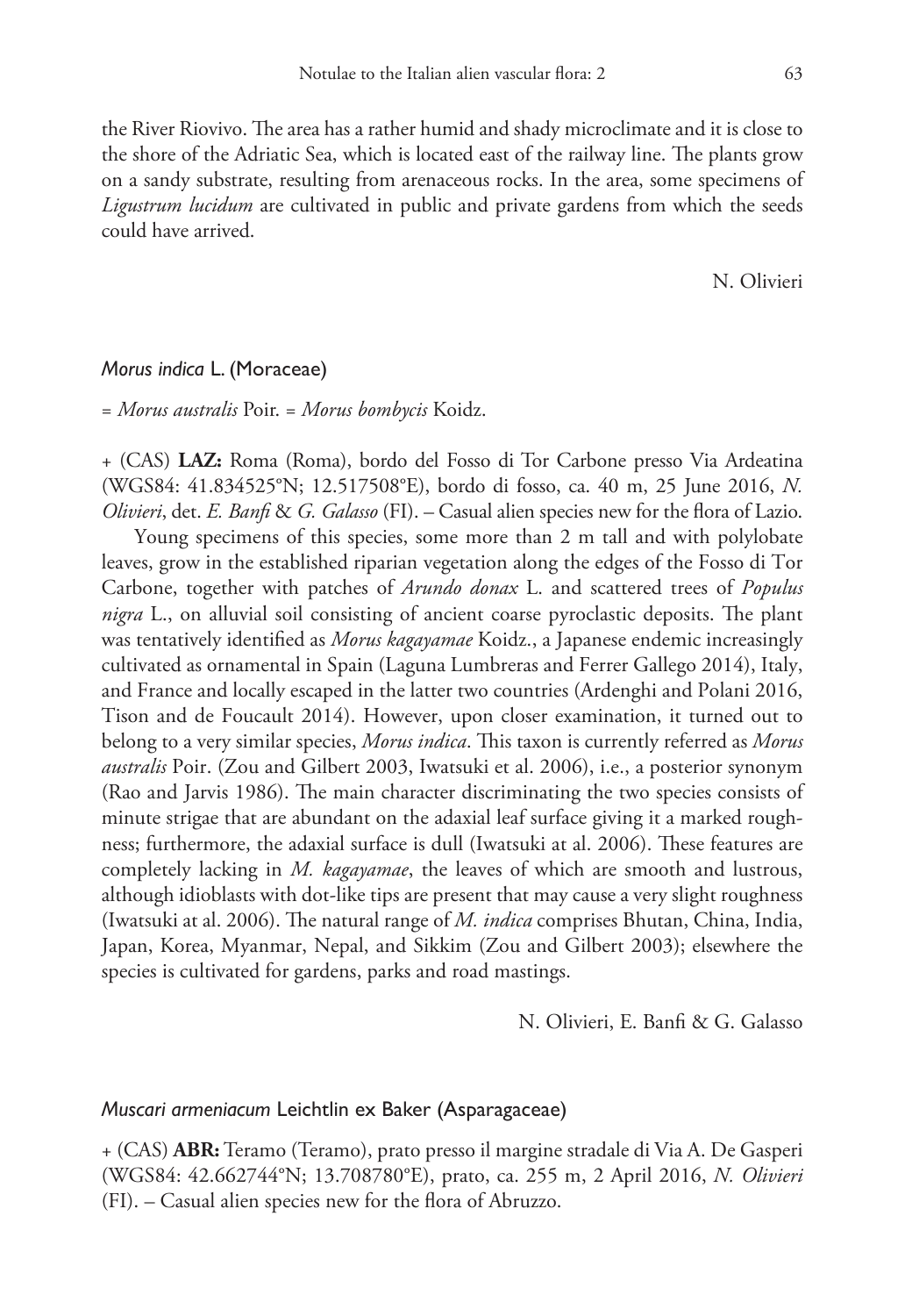Some specimens of the species have settled on the edge of a small dry sloping meadow, near the edge of a road located at the outskirts of the town, in a hilly area. The site has an arenaceous substrate and it is partially shaded by the presence of some trees of *Aesculus hippocastanum* L. *Muscari armeniacum* is cultivated for ornamental purposes next to houses.

N. Olivieri

## *Oenothera pedemontana* Soldano (Onagraceae)

+ (NAT) **VDA:** Gaby (Aosta), poco a N del paese, su uno slargo a lato della pista ciclabile (WGS84: 45.719306°N; 7.877444°E), margine stradale, 1060 m, 12 August 2015, *A. Soldano* 17865 (FI). – Naturalized alien species new for the flora of Valle d'Aosta.

A. Soldano

## *Opuntia robusta* H.L.Wendl. ex Pfeiff. (Cactaceae)

+ (NAT) **TOS:** Capalbio Scalo (Grosseto), Strada Origlio (WGS84: 42.402532°N; 11.405348°E), 10 m, 31 March 2016, *G. Bonari*, det. *A. Guiggi* (FI, SIENA); Orbetello (Grosseto), Strada Provinciale San Donato (WGS84: 42.610898°N; 11.155849°E), 20 m, 30 April 2016, *G. Bonari*, det. *A. Guiggi* (SIENA); *ibidem* (WGS84: 42.576713°N; 11.195646°E), 15 m, 30 April 2016, *G. Bonari*, det. *A. Guiggi* (SIENA). – Naturalized alien species new for the flora of Toscana.

*Opuntia robusta* is a widely distributed species on the Mexican Altiplan (Guiggi pers. observ.), characterized by orbiculate, blue-glaucous, and thick cladodes with a variable number of spines, often absent, subulate, usually whitish (Guiggi 2008). It was previously recorded in Puglia, Liguria and Sicilia (Guiggi 2005, Celesti et al. 2009, Guiggi 2014). It is normally cultivated as ornamental plant and is used as a fence. The species has been introduced in disturbed areas, for example for fencing off roads near cultivated lands, where it escaped and was subsequently naturalized.

A. Guiggi & G. Bonari

## *Platycladus orientalis* (L.) Franco (Cupressaceae)

+ (CAS) **MAR:** Fossombrone (Pesaro e Urbino), alle Gole del Furlo (WGS84: 43.649037°N; 12.727346°E), muro in pietra calcarea lungo l'argine, 493 m, 14 July 2016, *R. Pennesi, A. Stinca & F. Conti* (FI). – Casual alien species new for the flora of Marche.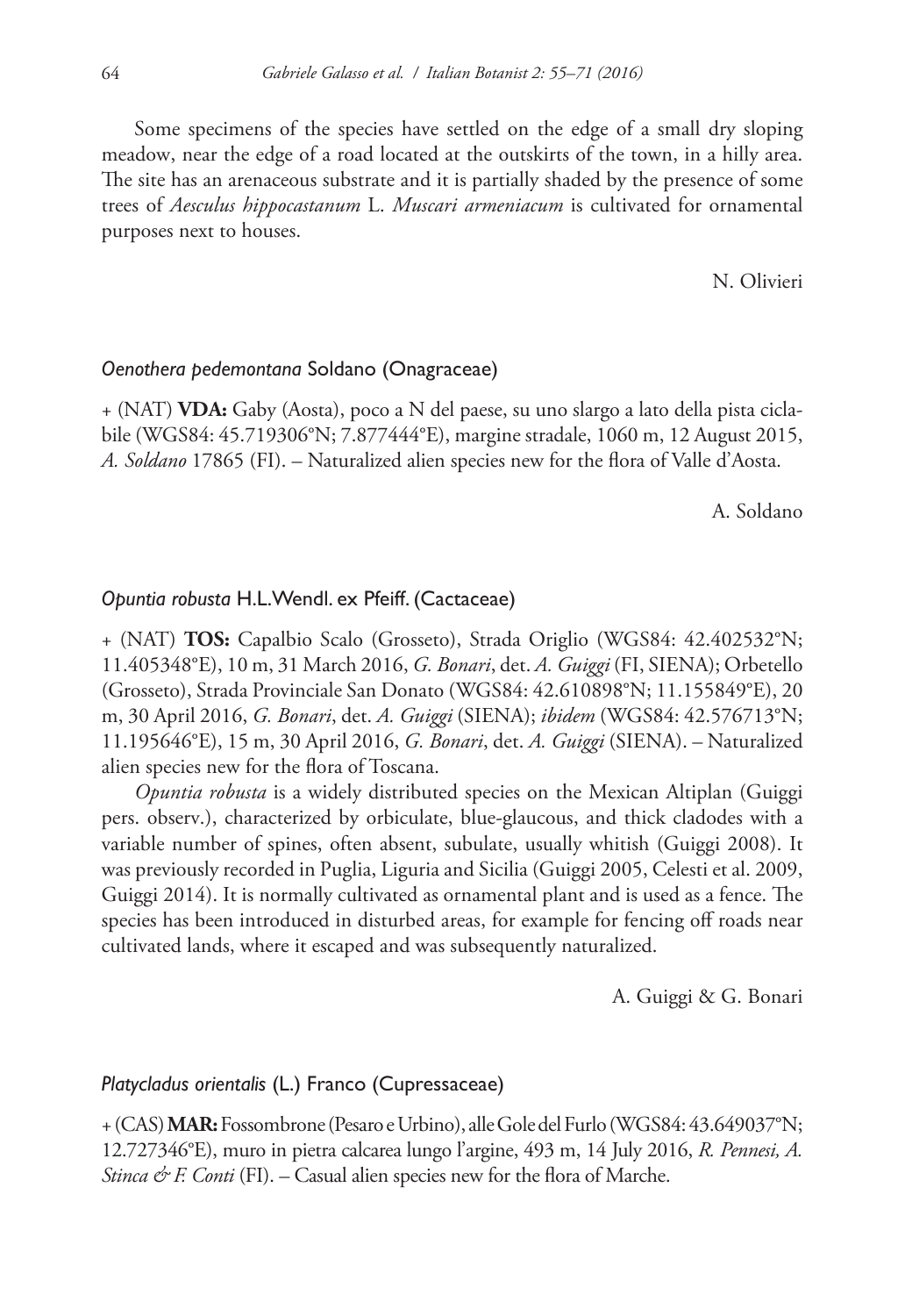This species is recorded for Piemonte, Lombardia, Trentino-Alto Adige, Veneto, Friuli Venezia Giulia, Liguria, Umbria, Lazio and Abruzzo (Masin and Tietto 2005, Celesti-Grapow et al. 2009, Galasso 2014, Olivieri 2014).

R. Pennesi, A. Stinca & F. Conti

## *Plumbago auriculata* Lam. (Plumbaginaceae)

+ (CAS) **LAZ:** Roma (Roma), Circonvallazione Gianicolense, muraglione di contenimento del terrapieno stradale (WGS84: 41.872900°N; 12.456233°E), fessure del muro, 33 m, 13 November 2015, *G. Buccomino & M.L. Leporatti* (FI). – Casual alien species new for the flora of Lazio.

Only one well-developed individual has been collected in the discovery spot at Circonvallazione Gianicolense in Roma, between the cracks of the embankment retaining the wall built in tufa blocks, along with numerous *Parietaria judaica* L. This species is native to South Africa and it is widely used as ornamental. In the wild it is known from Campania, Marche, Liguria (Celesti-Grapow et al. 2009) and Sardegna (Bacchetta et al. 2009).

G. Buccomino & M.L. Leporatti

## *Pseudotsuga menziesii* (Mirb.) Franco (Pinaceae)

+ (CAS) **ABR:** Pietracamela (Teramo), loc. Fonte Barile (WGS84: 42.514036°N; 13.546986°E), radure nei pressi di impianto di rimboschimento, ca. 1170 m, 27 June 2016, *N. Olivieri* (FI). – Casual alien species new for the flora of Abruzzo.

The species appears with some young individuals in clearings located on the edge of a conifer reforestation area in a wood of *Ostrya carpinifolia* Scop. and *Fagus sylvatica* L. subsp. *sylvatica*. They grow on limestone rocks covered with moss in the valley of the Rio Arno, near the Gran Sasso massif. Because of its morphology, the area presents a cool, moist microclimate and it is affected by a prolonged shading period. In this locality *Pseudotsuga menziesii* is accompanied by underbrush species, mainly *Geranium nodosum* L., *Hedera helix* L., *Sanicula europaea* L. and *Salvia glutinosa* L. Specimens have originated from seeds produced by mature individuals present in the reforestation systems that characterize the lower part of the valley.

N. Olivieri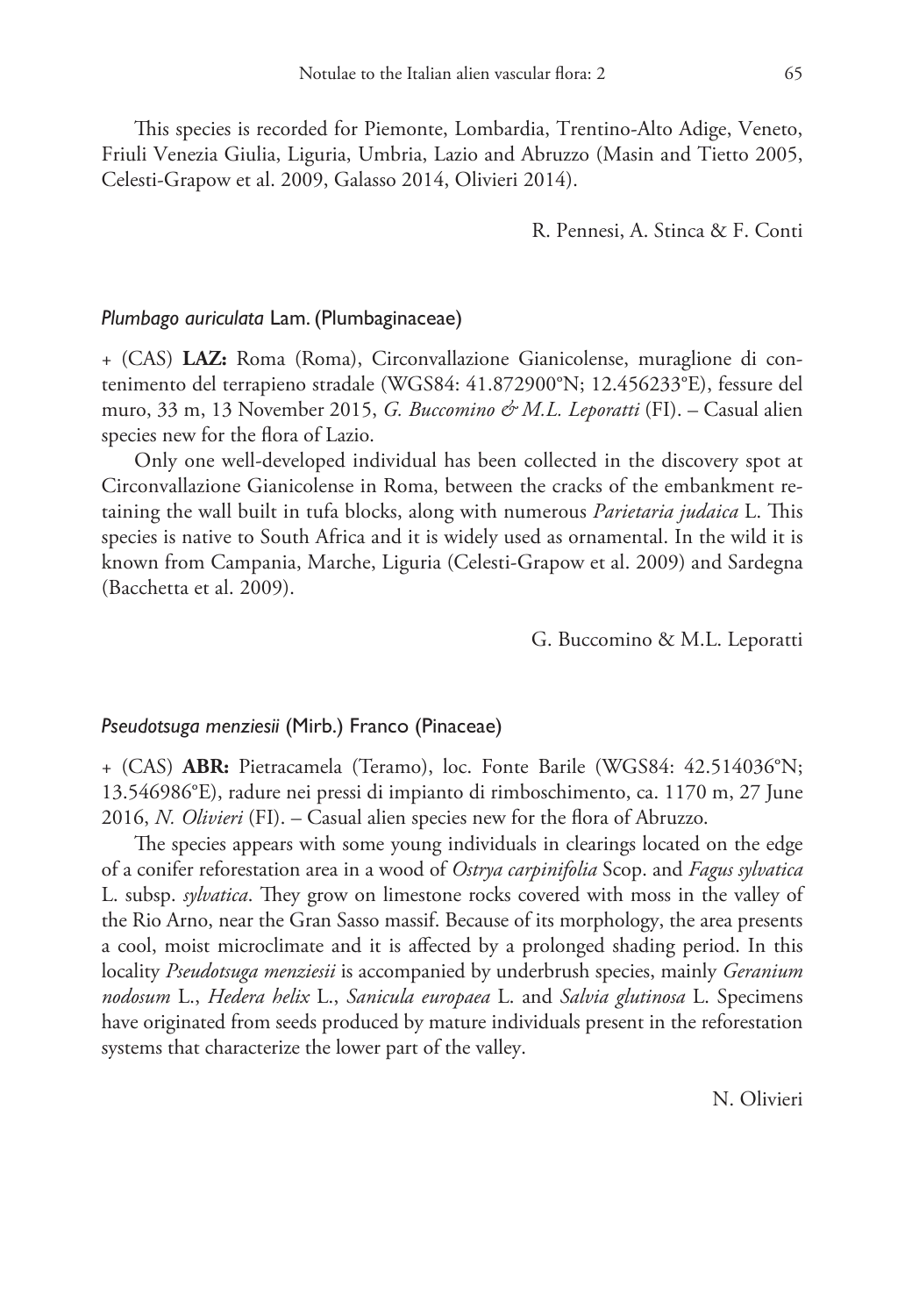## *Sedum sarmentosum* Bunge (Crassulaceae)

+ (CAS) **ABR:** Fara San Martino (Chieti), centro della città all'incrocio tra Via Napoli e Via San Pietro (WGS84: 42.090186°N; 14.204472°E), negli interspazi della pavimentazione, 435 m, 19 May 2015, *V. Di Cecco* (FI). – Casual alien species new for the flora of Abruzzo.

This species, identified according to Cullen (1995), is cultivated in the area as an outdoor ornamental plant. Fifteen fully blooming individuals were found on the site. This is the second report for peninsular Italy after Emilia-Romagna (Celesti Grapow et al 2009).

V. Di Cecco, G. Ciaschetti & L. Di Martino

## *Sporobolus michauxianus* (Hitchc.) P.M.Peterson & Saarela (Poaceae)

= *Spartina pectinata* Bosc ex Link

+ (CAS) **ITALIA** (**LOM**)**:** Milano (Milano), parco Rubattino Maserati, tra Via Caduti di Marcinelle e Via R. Rubattino, incolto lungo il confine orientale del parco (WGS84: 45.479589°N; 9.253592°E ± 100 m), incolto, 116 m, no exp., 21 August 2015, *E. Banfi* (FI, MSNM). – Casual alien species new for the flora of Italy (Lombardia).

Some spontaneous individuals of *Sporobolus michauxianus* grow singly about 100 m from a flower bed made up of this species. The species comes from North America, ranging from southern Canada to central and eastern United States (coastal and inland prairies; see Barkworth 2003). Known as *Spartina pectinata* Bosc ex Link, it has to be ascribed to the genus *Sporobolus* (Peterson et al. 2014a, Peterson et al. 2014b, Applequist 2016). It is used and traded as a garden ornamental.

E. Bnafi & G. Galasso

## *Stachys talbotii* Bartolucci & Galasso, **nom. nov.** (Lamiaceae)

[urn:lsid:ipni.org:names:77158801-1](http://ipni.org/urn:lsid:ipni.org:names:77158801-1)

≡ *Sideritis purpurea* Fox Talbot ex Benth., Labiat. Gen. Spec. 7: 742. 1835 ≡ *Sideritis romana* L. subsp. *purpurea* (Fox Talbot ex Benth.) Heywood, Bot. J. Linn. Soc. 65(4): 355. 1972 ≡ *Hesiodia purpurea* (Fox Talbot ex Benth.) Soják, Čas. Nár. Muz. Praze, Rada Přir. 148(2) (1979): 79. 1980.

Blocking name: *Stachys purpurea* Poir., Encycl. [J. Lamarck & al.] Suppl. 5. 1: 227. 1817.

In the framework of the new edition of the checklist of the Italian vascular flora (Bartolucci et al. 2016, Galasso et al. 2016), and according to the systematic proposal of Bartolucci et al. (2014), *Stachys* L. is regarded in its broad sense including also the genus *Sideritis* L. *Sideritis purpurea* Fox Talbot ex Benth. is a Balkan endemic (Greuter et al. 1986) described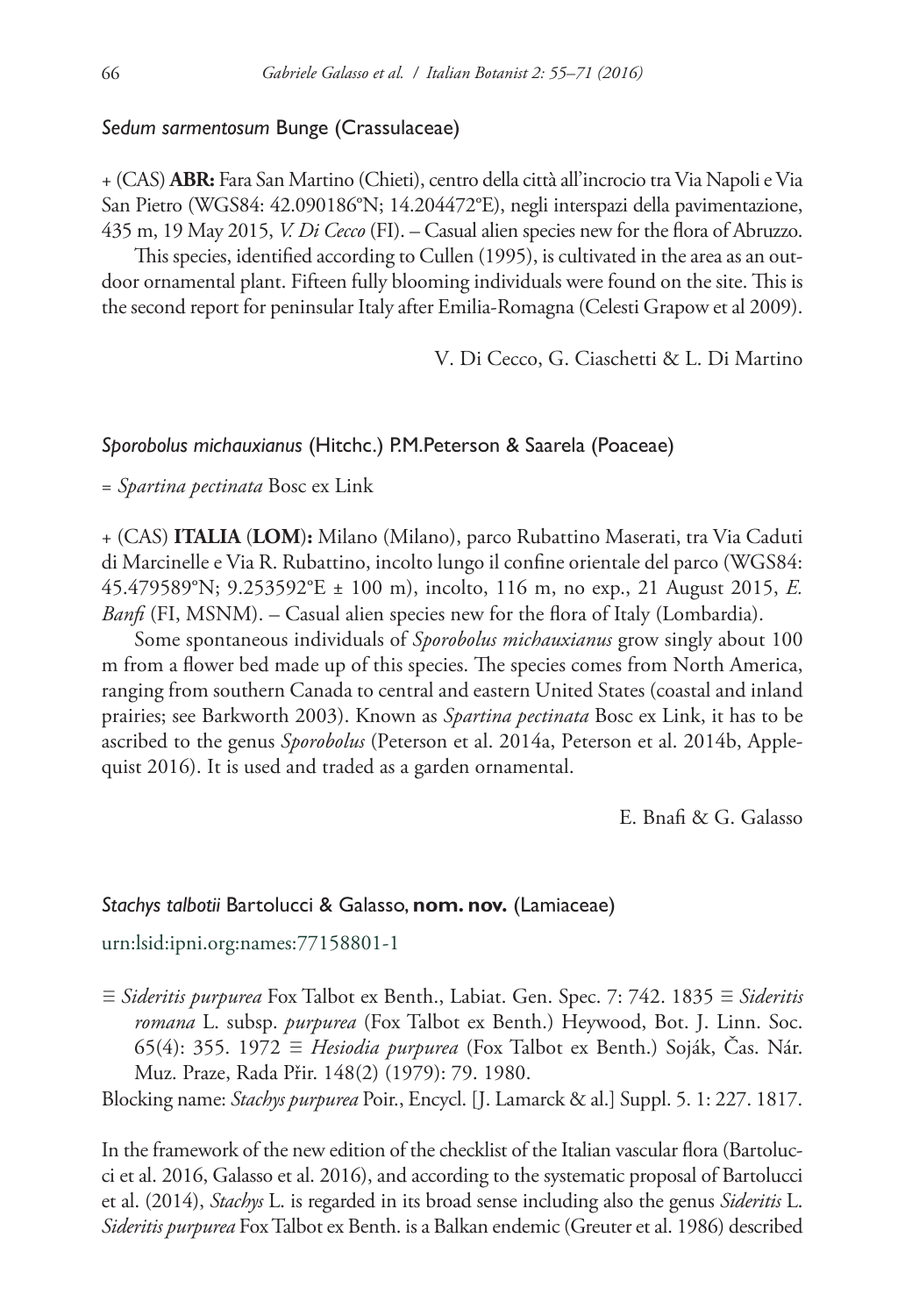from the Greek islands of Corfu and Zakynthos (Bentham 1835). It is usually regarded as a subspecies of *Siderits romana* L. (e.g. Heywood 1972, Govaerts 2016), but recognized as independent species in the recent checklist of the Greek vascular flora (Dimopoulos et al. 2013). In agreement with the latter treatment, we propose here a new name for *Sideritis purpurea* in the genus *Stachys*. The epithet *purpurea* is unavailable in *Stachys* because of *Stachys purpure*a Poir. (Art. 6.11 of the ICN, McNeill et al. 2012). The new epithet is named after the British scientist William Henry Fox Talbot (11 February 1800 – 17 September 1877). *Stachys talbotii* was recorded by Murr (1900b) along the railway near the Pergine Valsugana station (Trentino-Alto Adige). At that time, the Valsugana railway had just been built and, along it, extensive greening was carried outusing seeds from Greece. The result was an impressive entrance of Balkan species, several of them new for the flora of Tyrol (Murr 1900a, Murr 1900b, Murr 1901). *Stachys talbotii* was not recorded in recent times from Italy and should be considered as a casual alien in Trentino-Alto Adige.

F. Bartolucci & G. Galasso

#### *Ulmus pumila* L. (Ulmaceae)

+ (CAS) **ABR:** San Vito Chietino (Chieti), loc. Marina, distesa ghiaiosa nei pressi del Torrente Feltrino (WGS84: 42.307177°N; 14.443263°E), greto ghiaioso, ca. 5 m, 10 July 2016, *N.Olivieri* (FI). – Casual alien species new for the flora of Abruzzo.

Many young individuals of the species have developed together with specimens of *Populus nigra* L. on an artificial gravelly area located near the riverbed of the Stream Feltrino. The site is flat and sunny but has a rather humid microclimate. Plantlets have arisen from samaras dispersed by the wind and produced by some trees at the edge of a public garden located in the vicinity, but at higher altitude, near the village.

N. Olivieri

## *Yucca aloifolia* L. (Asparagaceae)

+ (CAS) **ABR:** Ortona (Chieti), loc. Bardella, bordi dell'alveo del Fiume Moro (WGS84: 42.326941°N; 14.422383°E), sponda fluviale, ca. 6 m, 2 June 2016, *N.Olivieri* (FI). – Casual alien species new for the flora of Abruzzo.

An individual of this species, about 1 m tall, grows on the dry riverbed edge of the River Moro, on a sandy sedimentary substrate, in a sufficiently lit area, despite the relatively close presence of some individuals of *Populus nigra* L. The vegetation of the clearing is dominated by *Convolvulus sepium* L. This specimen may have developed from plant waste transported by the river during high flow. The species is also present with a smaller individual on the seashore of the neighboring municipality of San Vito Chietino (Chieti) (pers. observ.).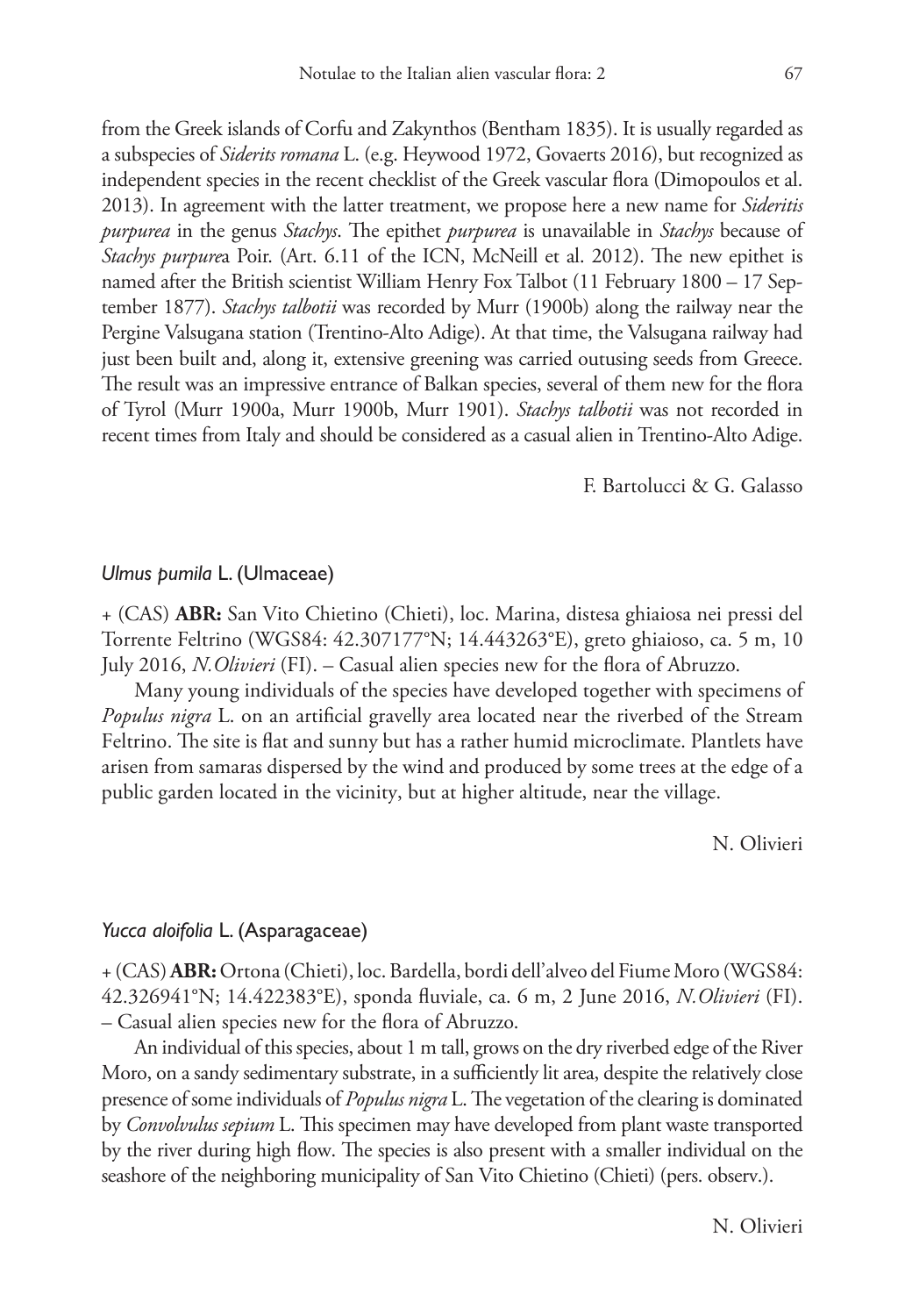# **References**

- Anzalone B, Iberite M, Lattanzi E (2010) La Flora vascolare del Lazio. Informatore Botanico Italiano 42(1): 187–317.
- Applequist WL (Ed.) (2016) Report of the Nomenclature Committee for Vascular Plants: 67. Taxon 65(1): 169–182. [doi: 10.12705/651.15](https://doi.org/10.12705/651.15)
- Ardenghi NMG (2013) Notulae 143–161. In: Galasso G, Banfi E (Eds) Notulae ad plantas advenas longobardiae spectantes: 3 (141–208). Pagine Botaniche 36(2012): 19–27.
- Ardenghi NMG, Polani F (2016) La Flora della provincia di Pavia (Lombardia, Italia settentrionale). 1. L'Oltrepò Pavese. Natural History Sciences 3(2): 51−79. [doi: 10.4081/nhs.2016.269](https://doi.org/10.4081/nhs.2016.269)
- Bacchetta G, Mayoral García-Berlanga O, Podda L (2009) Catálogo de la flora exótica de la Isla de Cerdeña (Italia). Flora Montiberica 41: 35–61.
- Banfi E, Galasso G (Eds) (2010) La flora esotica lombarda. Museo di Storia Naturale di Milano, Milano, 1–274. [Cd-Rom]
- Banfi E, Galasso G, Assini S, Brusa G, Gariboldi L (2009) Regional Experts: Lombardia. In: Celesti-Grapow L, Pretto F, Brundu G, Carli E, Blasi C (Eds) A thematic contribution to the National Biodiversity Strategy. Plant invasion in Italy, an overview. Ministry for the Environment Land and Sea Protection, Nature Protection Directorate, Roma, 1–32. [Cd-Rom]
- Barkworth ME (2003) *Sporobolus* R.Br. In: Flora of North America Editorial Committee (Ed) Flora of North America, Vol. 25. Oxford University Press, New York, Oxford, 240–250.
- Bartolucci F, Peruzzi L, Soldano A (2014) Notulae: 2064−2069. In: Bartolucci F, Nepi C, Domina G, Peruzzi L (Eds) Notulae alla checklist della flora vascolare italiana: 16 (2027−2070). Informatore Botanico Italiano 46(1): 81–83.
- Bartolucci F, Peruzzi L, Galasso G, Conti F (2016) Checklist aggiornata della flora vascolare autoctona d'Italia. In: Domina G, Peruzzi L (Eds) Minilavori della Riunione scientifica del Gruppo per la Floristica, Sistematica ed Evoluzione. 21−22 ottobre 2016, Roma. Notiziario della Società Botanica Italiana 0: 5−6.
- Bentham G (1835) Labiatarum Genera et Species, Fasc. 7. James Ridgway and sons, Piccadilly, London, 645bis–783.
- Buccomino G, Travaglini A, Paolella F (2013) Notula: 165. In: Barberis G, Nepi C, Peccenini S, Peruzzi L (Eds) Notulae alla flora esotica d'Italia: 8 (161–184). Informatore Botanico Italiano 45(1): 106–107.
- Celesti-Grapow L, Pretto F, Brundu G, Carli E, Blasi C (Eds) (2009) A thematic contribution to the National Biodiversity Strategy. Plant invasion in Italy, an overview. Ministry for the Environment Land and Sea Protection, Nature Protection Directorate, Roma, 1–32. [Cd-Rom]
- Celesti-Grapow L, Capotorti G, Del Vico E, Lattanzi E, Tilia A, Blasi C (2013) The vascular flora of Rome. Plant Biosystems 147(4): 1059–1087. [doi: 10.1080/11263504.2013.862315](https://doi.org/10.1080/11263504.2013.862315)
- Cerabolini BEL, Brusa G, Grande D (2008) Analisi dei fattori che inducono modificazioni delle comunità forestali insubriche ad opera di specie esotiche invasive. In: Galasso G, Chiozzi G, Azuma M, Banfi E (Eds) Le specie alloctone in Italia: censimenti, invasività e piani di azione. Memorie della Società Italiana di Scienze Natuarli e del Museo Civico di Storia Naturale di Milano 36(1): 17–18.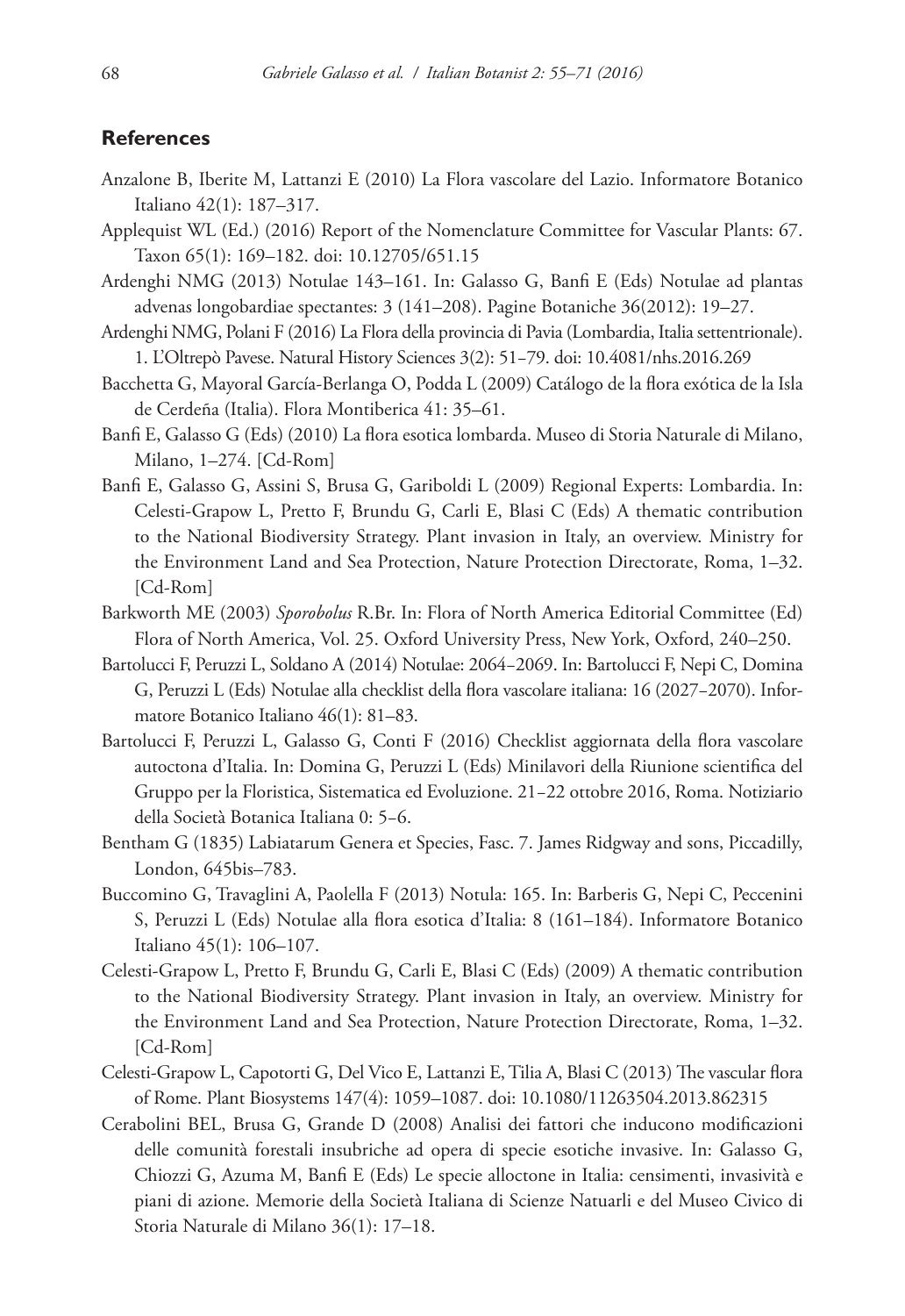- Chen Y, Brouillet L, Semple JC (2011) *Aster* Linnaeus. In: Wu ZY, Raven PH, Hong DY (Eds) Flora of China, Vol. 20−21. Science Press, Beijing, Missouri Botanical Garden Press, St. Louis, 574−632.
- Conti F, Abbate G, Alessandrini A, Blasi C (Eds) (2005) An annotated checklist of the Italian vascular flora. Palombi Editori, Roma.
- Conti F, Alessandrini A, Bacchetta G, Banfi E, Barberis G, Bartolucci F, Bernardo L, Bonacquisti S, Bouvet D, Bovio M, Brusa G, Del Guacchio E, Foggi B, Frattini S, Galasso G, Gallo L, Gangale C, Gottschlich G, Grünanger P, Gubellini L, Iiriti G, Lucarini D, Marchetti D, Moraldo B, Peruzzi L, Poldini L, Prosser F, Raffaelli M, Santangelo A, Scassellati E, Scortegagna S, Selvi F, Soldano A, Tinti D, Ubaldi D, Uzunov D, Vidali M (2007) Integrazioni alla checklist della flora vascolare italiana. Natura Vicentina 10(2006): 5–74.
- Cullen J (1995) Crassulaceae. In: Cullen J, Alexander JCM, Brady A, Brickell CD, Green PS, Heywood VH, Jörgensen P-M, Jury SL, Knees SG, Leslie AC, Mattews VA, Robson NKB, Walters SM, Wijnands DO, Yeo PF (Eds) The European Garden Flora, Vol. 4. Cambridge University Press, Cambridge, 170–244.
- Dimopoulos P, Raus T, Bergmeier E, Constantinidis T, Iatrou G, Kokkini S, Strid A, Tzanoudakis D. (2013) Vascular plants of Greece: An annotated checklist. Botanic Garden and Botanical Museum Berlin-Dahlem, Berlin, Hellenic Botanical Society, Athens.
- Franzese M (2004) Attività di monitoraggio delle comunità floristico-vegetazionali e faunistiche nelle aree oggetto di interventi di miglioramento ambientale nell'ambito del progetto di sistema "Lungo le Rotte Migratorie". Studio delle comunità vegetazionali ed aggiornamento cartografico della vegetazione 2004. Centro di Ricerca, Documentazione e Promozione del Padule di Fucecchio, Castelmartini (Larciano, Pistoia). [http://www.zoneumidetoscane.it/](http://www.zoneumidetoscane.it/sites/default/files/eventi/LRM5%20-%20Monitoraggio%20flora.pdf) [sites/default/files/eventi/LRM5%20-%20Monitoraggio%20flora.pdf](http://www.zoneumidetoscane.it/sites/default/files/eventi/LRM5%20-%20Monitoraggio%20flora.pdf) [accessed 02.11.2016]
- Franzese M (2006) Indagine floristico-vegetazionale. In: Bartolini A, Franzese M, Vezzani A (Eds) Il Bosco di Chiusi e la Paduletta di Ramone. Indagine sugli assetti floristico-vegetazionali e sulla comunità ornitica finalizzate alla gestione dell'area. Centro di Ricerca, Documentazione e Promozione del Padule di Fucecchio, Castelmartini (Larciano, Pistoia), 4–39. [http://www.zoneumidetoscane.it/sites/default/files/eventi/Relazione%20Bosco%20](http://www.zoneumidetoscane.it/sites/default/files/eventi/Relazione%20Bosco%20Chiusi%20-%20Paduletta%20Ramone.pdf) [Chiusi%20-%20Paduletta%20Ramone.pdf](http://www.zoneumidetoscane.it/sites/default/files/eventi/Relazione%20Bosco%20Chiusi%20-%20Paduletta%20Ramone.pdf) [accessed 02.11.2016]
- Fryer J, Hylmö B (2009) Cotoneasters. A comprehensive Guide to Shrubs for Flowers, Fruit, and Foliage. Timber Press, Portland, London.
- Galasso G (2014) Notulae: 217–218. In: Barberis G, Nepi C, Peccenini S, Peruzzi L (Eds) Notulae alla flora esotica d'Italia: 10 (202–226). Informatore Botanico Italiano 46(1): 85–86.
- Galasso G, Bartolucci F, Peruzzi L, Ardenghi NMG, Banfi E, Celesti-Grapow L, Conti F (2016) Checklist aggiornata della flora vascolare alloctona d'Italia. In: Domina G, Peruzzi L (Eds) Minilavori della Riunione scientifica del Gruppo per la Floristica, Sistematica ed Evoluzione. 21−22 ottobre 2016, Roma. Notiziario della Società Botanica Italiana 0: 25−26.
- Gangale C, Uzunov D (2011) *Cyperus* L. In: Bernardo L, Peruzzi L, Passalacqua NG (Eds) Flora vascolare della Calabria. Prodromo. Vol. I. Informatore Botanico Italiano 43(2): 261–262.
- Gestri G, Peruzzi L (2013) I fiori di Leonardo. La flora vascolare del Montalbano in Toscana. Aracne Editrice, Ariccia (Roma).
- Govaerts R (2016) World Checklist of Lamiaceae. Facilitated by the Royal Botanic Gardens, Kew.<http://apps.kew.org/wcsp/>[accessed 14.10.2016]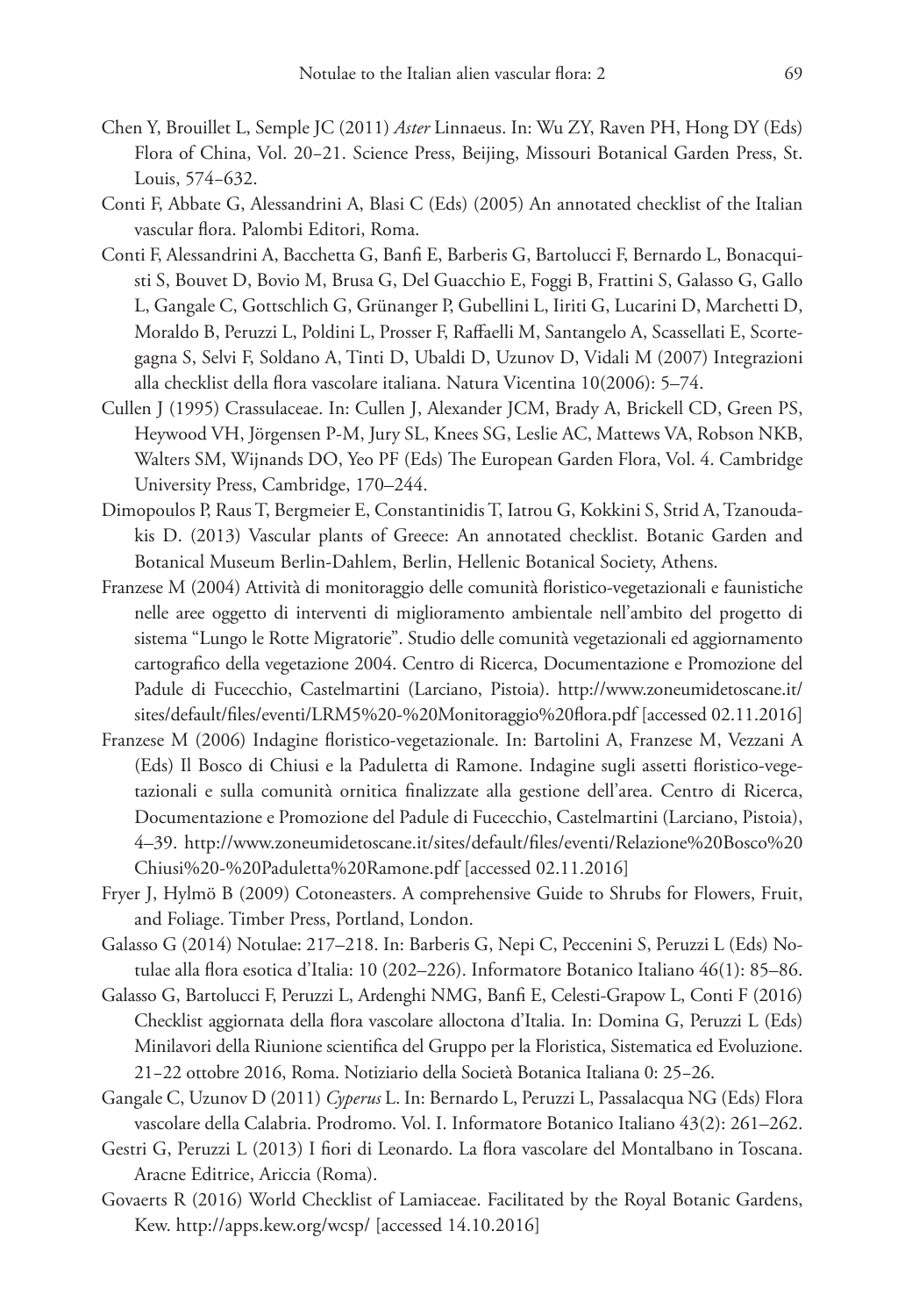- Greuter W, Burdet MM, Long G (1986) Med-Checklist, Vol. 3. Conservatoire et Jardin Botaniques de la Ville de Genève, Genève, Berlin.
- Guiggi A (2005) *Opuntia*. In: Conti F, Abbate G, Alessandrini A, Blasi C (Eds) An annotated checklist of the Italian vascular flora. Palombi Editori, Roma, 136.
- Guiggi A (2008) Catalogo delle Cactaceae naturalizzate in Italia con osservazioni tassonomiche, nomenclaturali e corologiche. Rivista Piemontese di Storia Naturale 29: 103−140.
- Guiggi A (2014) Repertorium Cactorum Italicum. Cactology 4: 1−20.
- Heywood VH (1972) *Sideritis* L. In: Tutin TG, Heywood VH, Burges NA, Moore DM, Valentine DH, Walters SM, Webb DA (Eds) Flora Europaea, Vol. 3. Cambridge University Press, Cambridge, 172–182.
- Iamonico D, Iberite M, Lattanzi E (2012) Aggiornamento della flora esotica del Lazio (Italia centrale). I. Informatore Botanico Italiano 44(2): 347–354.
- Iamonico D, Iberite M, Nicolella G (2014) Aggiornamento alla flora esotica del Lazio (Italia centrale). II. Informatore Botanico Italiano 46(2): 215–220.
- Ito M, Soejima A (1995) *Aster* L. In: Iwatsuki K, Yamazaki T, Boufford DE, Ohba H (Eds) Flora of Japan, Vol. 3b. Kodansha, Tokyo, 59−73.
- Iwatsuki K, Boufford DE, Ohba H (2006) Flora of Japan, Vol. 2a. Kodansha, Tokyo.
- Laguna Lumbreras E, Ferrer Gallego PP (2014) Sobre la identidad de *Morus alba* var. *kagayamae*, planta alóctona ornamental en España. Bouteloua 18: 36−43.
- Lang X-D, Su J-R, Lu S-G, Zhang Z-J (2013) A taxonomic revision of the genus *Cephalotaxus* (Taxaceae). Phytotaxa 84(1): 1–24. [doi: 10.11646/phytotaxa.84.1.1](https://doi.org/10.11646/phytotaxa.84.1.1)
- La Rosa M, Peruzzi L, Tison J-M (2008) Notula: 1439. In: Nepi C, Peruzzi L, Scoppola A (Eds) Notulae alla checklist della flora vascolare italiana: 5 (1420–1474). Informatore Botanico Italiano 40(1): 104.
- Lastrucci L, Viciani D, Nuccio C, Melillo C (2008) Indagine vegetazionale su alcuni laghi di origine artificiale limitrofi al Padule di Fucecchio (Toscana, Italia Centrale). Annali del Museo Civico di Rovereto. Sezione: Archeologia, Storia, Scienze Natutali 23 (2007): 169–203.
- Macchiati L (1888) Prima contribuzione alla flora del Viterbese. Atti della Società dei naturalisti di Modena, ser. 3 7: 7–61.
- Maiorca G, Cameriere P, Crisafulli A, Spampinato G, Caridi D, Grasso S, Paleologo P (2005) Carta della vegetazione reale della Foce del Fiume Crati (CS-Calabria). ARSSA, Progetto Phytos.I.S., Monografia n. 2. De Rose, Cosenza.
- Maiorca G, Spampinato G, Crisafulli A, Cameriere P (2007) Flora vascolare e vegetazione della Riserva Naturale Regionale "Foce del Fiume Crati" (Calabria, Italia meridionale). Webbia 62(2): 121–174. [doi: 10.1080/00837792.2007.10670821](https://doi.org/10.1080/00837792.2007.10670821)
- Masin R, Tietto C (2006) Flora vascolare della Provincia di Padova (Italia Nord-Orientale). Natura Vicentina 9 (2005): 7–103.
- McNeill J, Barrie FR, Buck WR, Demoulin V, Greuter W, Hawksworth DL, Herendeen PS, Knapp S, Marhold K, Prado J, Prud'Homme Van Reine WF, Smith GF, Wiersema JH, Turland NJ (2012) International Code of Nomenclature for algae, fungi, and plants (Melbourne Code) adopted by the Eighteenth International Botanical Congress Melbourne, Australia, July 2011. Regnum Vegetabile 154: 1–240.
- Murr J (1900a) "Griechische Kolonie" in Valsugana (Südtirol). Allgemeine Botanische Zeitschrift für Systematik 6(1): 1–3.